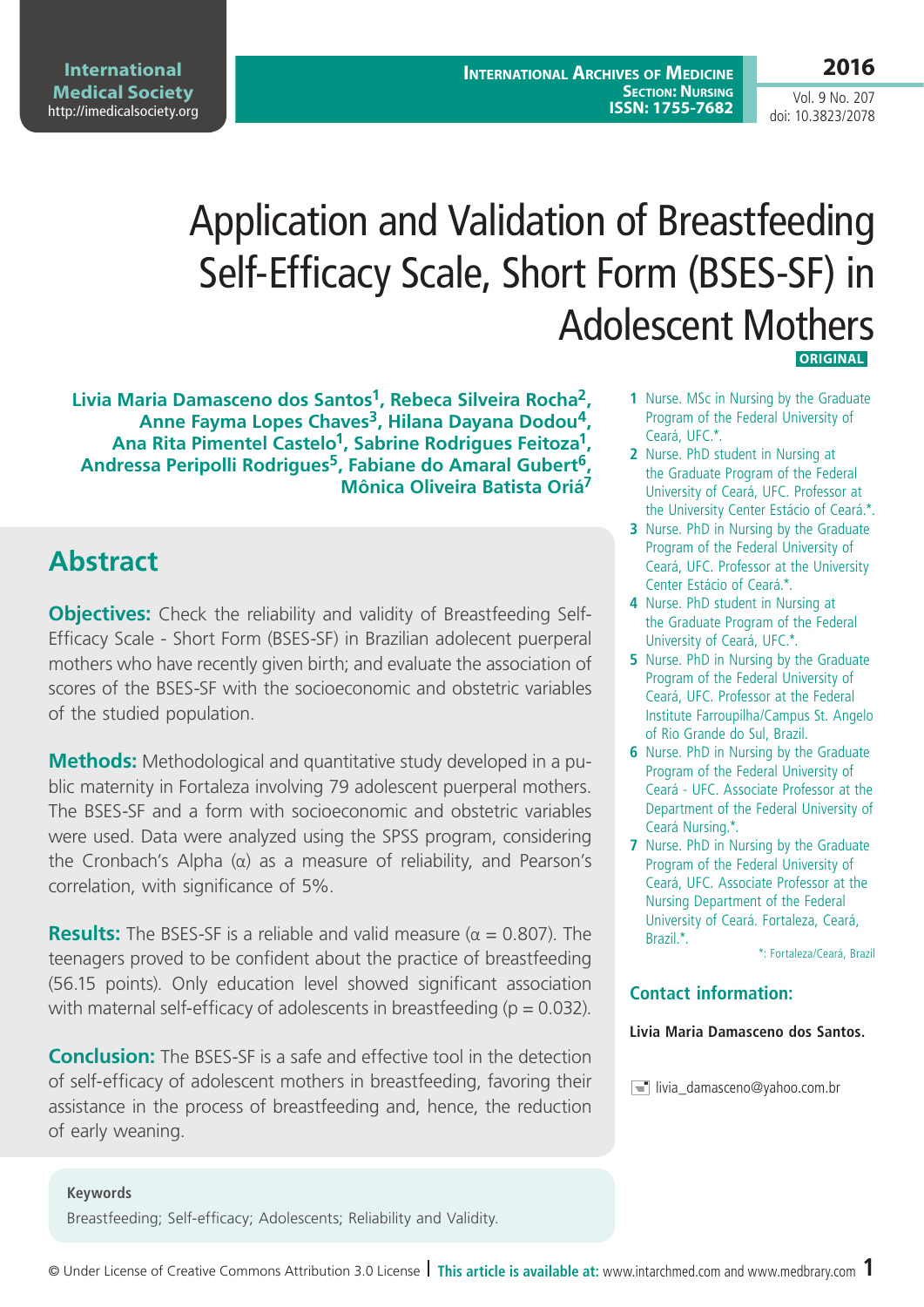#### **Introduction**

Exclusive breastfeeding is an isolated public health measure that has significant impact on maternal and child health. It is also considered the most economical, sensitive and effective method to reduce child morbidity and mortality [1]. It is estimated that actions that promote breastfeeding may reduce by 13% the number of deaths in children under five years of age worldwide [2].

However, the maintenance of breastfeeding still constitutes a challenge. Despite the improvement in breastfeeding rates in recent decades, efforts are still needed for Brazil to achieve satisfactory levels [3, 4]. The most recent National Survey on Maternal Lactation held in the Brazilian capitals and the Federal District found that the average duration of breastfeeding was 341.6 days and of exclusive breastfeeding was only 54.1 days [3].

It is known that some variables such as maternal age, education, family income, intention to breastfeeding during prenatal, family support and early breastfeeding, as well as confidence and maternal self-efficacy in the act of breastfeeding influence breastfeeding rates [5 6,7]. Among these variables, maternal self-efficacy in breastfeeding is one of the variables that can be modified.

Theoretically, maternal self-efficacy is defined as the confidence that the mother has on her ability to breast-feed her child and is influenced by four main information: performance accomplishments, previous experience of breastfeeding; indirect experiences, like watching other women breastfeeding a child; verbal persuasion, encouragement by the influence of others, such as friends, family and lactation consultants; and influence of the physiological and/or emotional state, pain, fatigue, stress and anxiety [8].

To assist in the evaluation of maternal self-efficacy in breastfeeding, the Breastfeeding Self Efficacy Scale (BSES) [9] has been created. This has as reference the theory of self-efficacy proposed by Bandura [10]. Subsequently, the BSES has been refined and shortened and became known as Breastfeeding

Self-Efficacy Scale - Short Form (BSES-SF) [11]. The BSES-SF is a structured Likert scale with 14 items that assess the maternal confidence on breastfeeding, distributed in two areas: technical and intrapersonal thoughts, to which scores ranging from 1 (strongly disagree) to 5 (strongly agree) are assigned.

This scale makes posible to learn aspects related to maternal confidence on breastfeeding that need to be improved, contributing to the implementation of more targeted and effective actions in raising self-efficacy, with consequent reduction of early weaning.

There is scientific evidence that maternal selfefficacy has been proved to be important in association with initiation, duration and exclusivity of breastfeeding in the most diverse populations of women [12, 13].

However, despite the BSES-SF have been widely used in populations of adult women worldwide, its use when it comes to the adolescent population is still little known. Considering this context, a study conducted in Canada to evaluate the reliability and validity of the BSES-SF among adolescents found that the self-efficacy of this population in breastfeeding is lower than in the adult public, and that one of the implications is that, due the immaturity of the psychological and physical development inherent to this stage of life, the teenager does not focus on breastfeeding [14].

Given the particularities of the adolescence and the need for greater knowledge about the performance of breastfeeding among this public, especially in Brazil, this study aimed to verify the reliability and validity of the BSES-SF in Brazilian adolescent recent mothers; and the correlation of the BSES-SF scores with socioeconomic and obstetric variables of the studied population.

### **Materials and Methods**

This is a methodological and quantitative study performed in Rooming-in (RO) of a reference public maternity in Fortaleza - Ceará, whose mission is to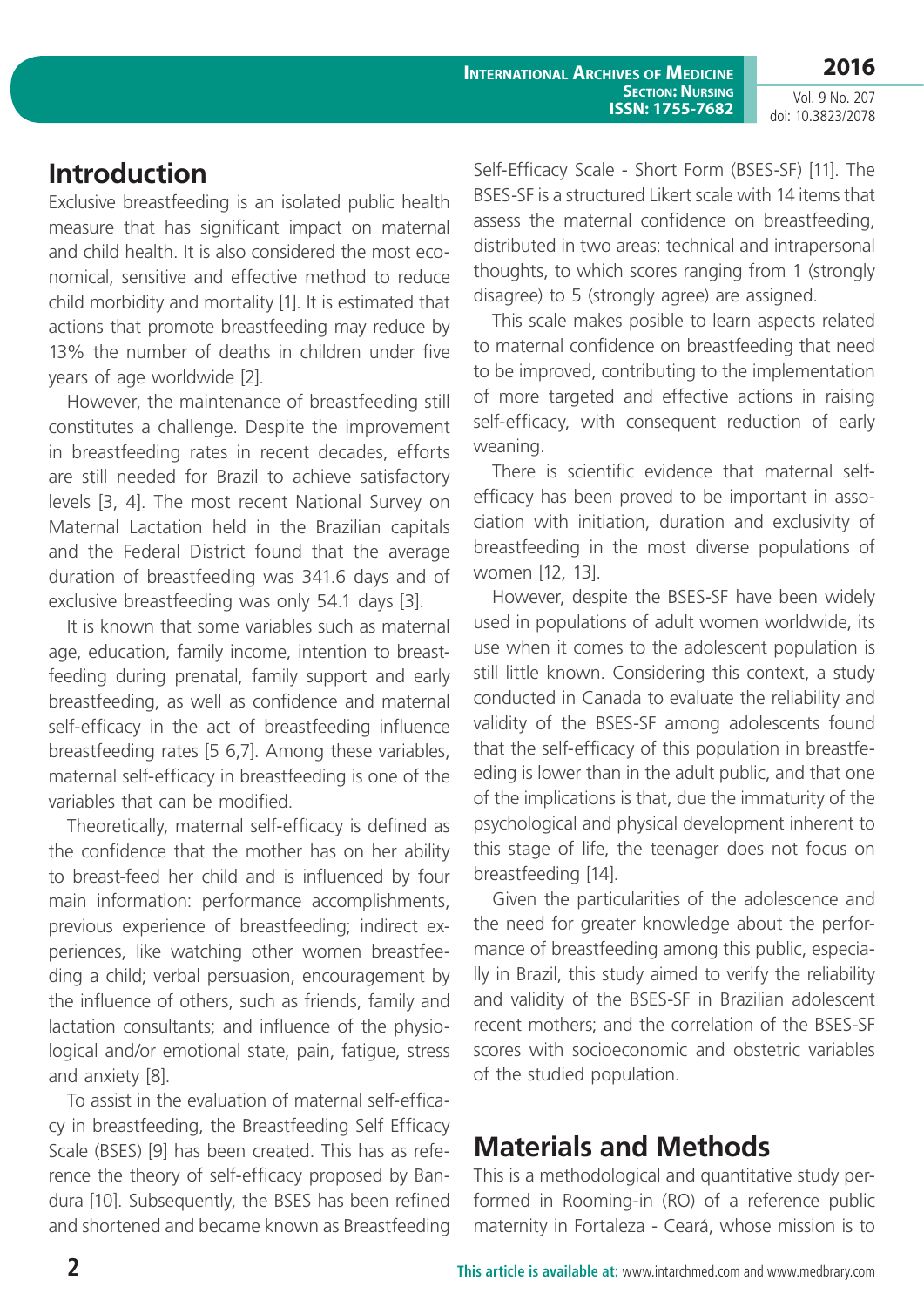promote excellence in global and humanized care to the health of women and newborns.

 The sample consisted of 79 adolescent recent mothers admitted to the institution under study whose age was within the age group defined by WHO which circumscribes adolescence as the period of life ranging from 10 to 19 years old. The women were selected by simple random method using medical records.

 Inclusion criteria were: adolescents in the immediate postpartum period; adolescents that had not presented clinical or obstetric complications in the puerperal period, as well as pathologies that prevented or recommended the non-realization of breastfeeding (AIDS); adolescents hospitalized in the rooming-in along with the healthy newborn, effective suction capacity and thermal control.

Considering the fact that the puerperal mothers remained hospitalized on average 48 hours after delivery, data collection was carried out on Monday, Wednesday and Friday mornings. So, during the collection period, all women admitted to the research spot and who met the inclusion criteria were interviewed and the consent of the participants had been obtained through the Informed Consent (IC), which was read and signed at the beginning of the interview.

The reliability of the scale was measured to determine the homogeneity or internal coherence of the tool, that is, if the scale items correlate with each other or are complementary to each other. Thus, we used the internal consistency measured by Cronbach's Alpha (α) as indicative of reliability [12].

To measure the degree and direction of the correlation of socioeconomic and obstetric variables with the domains of BSES-SF, and the total scale score, we used the Pearson correlation coefficient. A p <0.05 was adopted as indication of statistical significance of parameters.

The study was submitted to the Ethics Committee of the institution selected for the development of the study, in accordance to the Resolution Nº 466/12 of the National Health Council/Ministry of Health, considering the aspects of autonomy, beneficence and justice and was approved under the Opinion 208.919.

#### **Results**

This study involving 79 adolescents allowed the construction of the socioeconomic profile **(Table 1)** of these puerperal mothers. The age of the mothers ranged from 13 to 19 years, with mean age of 17 years and prevalence of late adolescence (17 to 19 years - 63.3%).

**Table 1.** Socio-demographic characteristics of adolescents ( $N = 79$ ). Fortaleza - CE.

| Variable (M ± SD)              | N  | $\frac{9}{6}$ |
|--------------------------------|----|---------------|
| Age in years (16.94 $\pm$ 1.3) |    |               |
| $13 - 16$                      | 29 | 36.7          |
| $17 - 19$                      | 50 | 63.3          |
| Place of birth                 |    |               |
| Fortaleza                      | 64 | 81            |
| Others                         | 15 | 19            |
| Skin                           |    |               |
| White                          | 18 | 72.8          |
| <b>Brown</b>                   | 42 | 53.2          |
| Yellow                         | 07 | 8.9           |
| <b>Black</b>                   | 11 | 13.9          |
| Others                         | 01 | 1.3           |
| Marital status                 |    |               |
| Single                         | 19 | 24            |
| Common-law marriage            | 45 | 57            |
| Married                        | 15 | 19            |
| Occupation                     |    |               |
| Housewife                      | 51 | 64.6          |
| Sewing                         | 03 | 3.8           |
| Other                          | 25 | 31.6          |
| Level of education             |    |               |
| Incomplete primary education   | 36 | 45.5          |
| Complete elementary school     | 07 | 8.9           |
| Incomplete highschool          | 24 | 30.4          |
| Complete highschool            | 11 | 13.9          |
| Incomplete higher education    | 01 | 1.3           |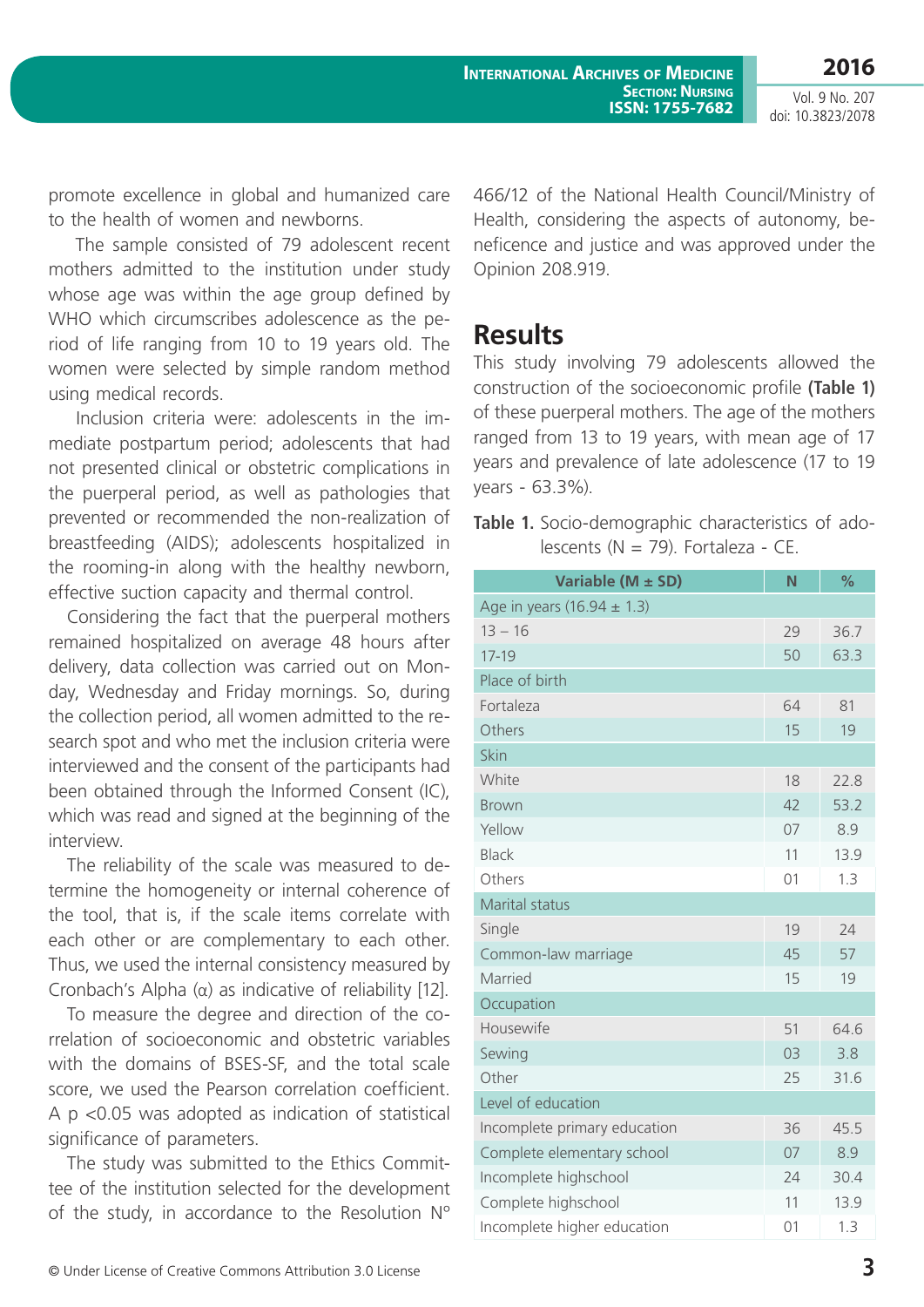| Variable (M ± SD)                              | N  | $\%$ |  |  |  |  |
|------------------------------------------------|----|------|--|--|--|--|
| Family Income (US \$ 240.12 ± US \$ 109.82)    |    |      |  |  |  |  |
| < One minimum wage                             | 08 | 10.1 |  |  |  |  |
| $=$ One minimum wage                           | 44 | 55.7 |  |  |  |  |
| > One minimum wage                             | 27 | 34.2 |  |  |  |  |
| N° of household members (4.52 $\pm$ 1.85)      |    |      |  |  |  |  |
| $03 - 5$                                       | 27 | 75   |  |  |  |  |
| $06 - 10$                                      | 09 | 25   |  |  |  |  |
| §: Minimum wage during the study: US \$ 251.21 |    |      |  |  |  |  |

As for socioeconomic characteristics, most adolescents live in common-law marriage with the partner ( $n = 45$ ; 57.0%), had as its main occupation the housework ( $n = 51$ ; 64.5%), had incomplete primary education ( $n = 36$ ; 45.5%) and family income of one minimum wage  $(n = 44)$ ; 55.7%), generally obtained by the partner's salary or retirement of the mother or father of the puerperal women.

With regard to the obstetrical history and current pregnancy **(Table 2)**, it was observed that most of the adolescents were primiparae ( $n = 57$ ; 73.4%), with predominance of vaginal delivery ( $n = 17$ ; 21.5%), and 15 (19.0%) had breast-fed in previous occasions. In the case of the current pregnancy, 52 (65.8%) mothers reported not having planned the pregnancy.

The descriptive analysis of data related to the BSES-SF and its domains (technical and intrapersonal thought) is presented in **Table 3**. The range obtained for technical and intrapersonal domains was near the upper end of the possible range. Thus, it is observed that the adolescents had high levels of confidence to carry out the practice of breastfeeding. The average total score was  $56.58 \ (\pm \ 6.11)$ **(Table 3)**.

| <b>Table 2.</b> Obstetrical characteristics and current preg- |
|---------------------------------------------------------------|
| nancy ( $N = 79$ ). Fortaleza - CE                            |

| <b>Variable</b>                 | N  | %    |
|---------------------------------|----|------|
| Number of Pregnancies           |    |      |
| 1                               | 57 | 73.4 |
| $\overline{2}$                  | 20 | 25.3 |
| 3                               | 02 | 2.5  |
| Abortion                        |    |      |
| No                              | 76 | 96.2 |
| Yes                             | 03 | 3.8  |
| Stillbirth                      |    |      |
| Yes                             | 01 | 1.3  |
| <b>No</b>                       | 78 | 98.7 |
| Type of previous births         |    |      |
| Not applicable                  | 57 | 72.2 |
| Cesarean                        | 05 | 6.3  |
| Vaginal                         | 17 | 21.5 |
| Previous history of prematurity |    |      |
| Yes                             | 06 | 7.6  |
| <b>No</b>                       | 73 | 92.4 |
| Previous breastfeeding practice |    |      |
| Yes                             | 15 | 19.0 |
| <b>No</b>                       | 64 | 81.0 |
| Lives with children             |    |      |
| Not applicable                  | 61 | 77.2 |
| Yes                             | 17 | 21.5 |
| <b>No</b>                       | 01 | 1.3  |
| Current pregnancy planned       |    |      |
| Yes                             | 27 | 34.2 |
| <b>No</b>                       | 52 | 65.8 |
| Complications during pregnancy  |    |      |
| Yes                             | 26 | 32.9 |
| <b>No</b>                       | 53 | 67.1 |
| Reason for intercurrence        |    |      |
| Not applicable                  | 53 | 67.1 |
| <b>ITU</b>                      | 18 | 22.8 |
| Hypertensive syndromes          | 02 | 2.5  |
| Others                          | 06 | 7.6  |

Table 3. Descriptive statistics of the resulting scores from the responses of adolescents to the BSES-SF applied to adolescents

|                       |    |           | N° of items Possible range Obtained range Average |       | <b>Standard deviation</b> | <b>Median</b> |
|-----------------------|----|-----------|---------------------------------------------------|-------|---------------------------|---------------|
| Technical             | 08 | 08-40     | $22 - 40$                                         | 32.25 | 3.78                      |               |
| Intrapersonal thought | 06 | $06 - 30$ | $17 - 29$                                         | 24.33 | 2.92                      | 24.5          |
| Total score           | 1Δ | 14 - 70   | 42-68                                             | 56.58 | 6.11                      | 56            |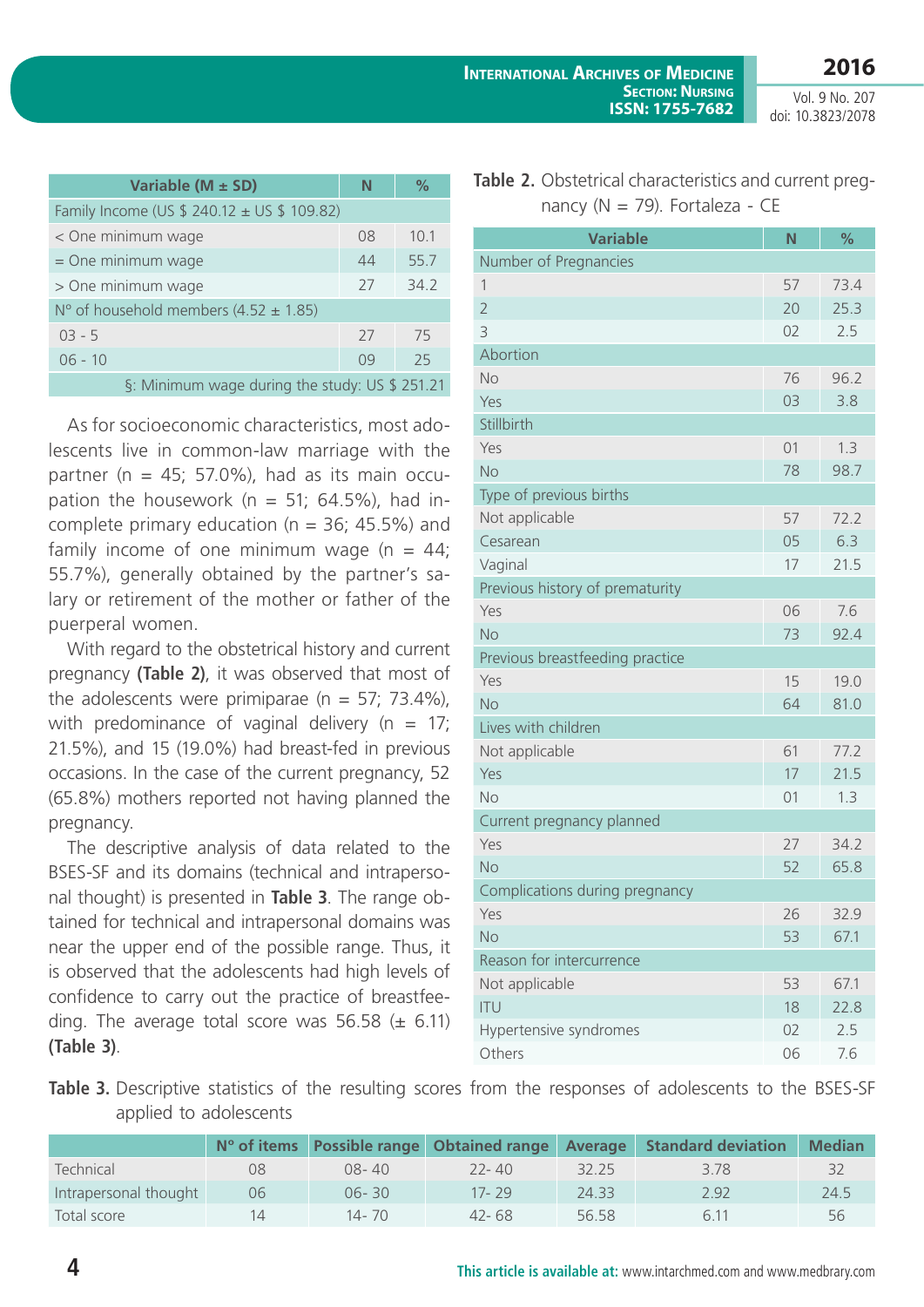| <b>Items</b>         | I totally disagree<br><b>Disagree</b> |               | <b>Sometimes I agree</b> |      | <b>Agree</b>            |               | <b>Strongly Agree</b> |      |              |               |
|----------------------|---------------------------------------|---------------|--------------------------|------|-------------------------|---------------|-----------------------|------|--------------|---------------|
|                      | $\mathsf{n}$                          | $\frac{1}{2}$ | n                        | %    | $\mathsf{n}$            | $\frac{9}{6}$ | $\mathsf{n}$          | %    | $\mathsf{n}$ | $\frac{0}{2}$ |
| BSES-SF 1            | 7                                     | 8.9           | 43                       | 54.4 | $\overline{4}$          | 5.1           | 17                    | 21.5 | 8            | 10.1          |
| BSES-SF <sub>2</sub> |                                       |               | 8                        | 10.1 | $\overline{4}$          | 5.1           | 53                    | 67   | 14           | 17.8          |
| BSES-SF3             |                                       |               | 5                        | 6.3  | $\overline{2}$          | 2.6           | 46                    | 58.2 | 26           | 32.9          |
| BSES-SF4             | 1                                     | 1.2           | $\overline{4}$           | 5.1  | 1                       | 1.2           | 45                    | 57   | 28           | 35.5          |
| BSES-SF 5            | 1                                     | 1.2           | 5                        | 6.3  | $\overline{2}$          | 2.5           | 55                    | 69.7 | 16           | 20.3          |
| BSES-SF6             | $\overline{2}$                        | 2.5           | $\overline{7}$           | 8.9  | $\overline{4}$          | 5.1           | 46                    | 58.2 | 20           | 25.3          |
| BSES-SF7             | $\mathbf{1}$                          | 1.2           | 13                       | 16.5 | 8                       | 10.1          | 34                    | 43.1 | 23           | 29.1          |
| BSES-SF8             |                                       |               | 13                       | 16.5 | $\,8\,$                 | 10.1          | 38                    | 48.1 | 20           | 25.3          |
| BSES-SF 9            |                                       |               | $\overline{4}$           | 5.1  | $\mathbf{1}$            | 1.2           | 51                    | 64.6 | 23           | 29.1          |
| BSES-SF 10           |                                       |               | 3                        | 3.8  | 7                       | 8.9           | 50                    | 63.2 | 19           | 24.1          |
| BSES-SF 11           |                                       |               | 8                        | 10.1 | 1                       | 1.2           | 37                    | 46.9 | 33           | 41.8          |
| BSES-SF 12           |                                       |               | $\mathbf{1}$             | 1.2  | $\overline{\mathbf{3}}$ | 3.8           | 60                    | 76   | 15           | 19            |
| BSES-SF 13           |                                       |               | 3                        | 3.8  | 3                       | 3.8           | 52                    | 65.8 | 21           | 26.6          |
| BSES-SF 14           |                                       |               | 11                       | 13.9 | 8                       | 10.1          | 39                    | 49.4 | 21           | 26.6          |

**Table 4.** Distribution of frequency of responses to the BSES-SF applied to adolescents

**Table 4** shows the pattern of responses of adolescents for each item of the BSES-SF and shows that, except for Item 1 (I can always determine that my baby is getting enoughbreast milk), all items had more than 70% agreement.

The reliability of the BSES-SF measured by Cronbach's alpha was 0.82, indicating good internal consistency among the adolescent population. **Table 5** has the details of the statistical analysis of the BSES-SF showing the mean, the variance, the correlation of each item with the total of the scale, and the Cronbach's alpha in the absence of any of the scale items. It was observed that if any of the items were removed, the scale would not suffer major changes with respect to the alpha which ranged from 0.782 to 0.809, a variation of only 0.027. Therefore, the removal of any of the items would not significantly alter the value of the alpha and, therefore, this justifies the permanence of all items according to the original study.

The correlation between socioeconomic/obstetric variables and the technical and intrapersonal thought domains of the scale and the total coeffi-

|  | Table 5. Mean, variance, and correlation between |  |  |  |
|--|--------------------------------------------------|--|--|--|
|  | item-total and Cronbach's alpha for the          |  |  |  |
|  | BSES-SF applied to adolescents                   |  |  |  |

|                         | Average<br>of the<br>scale if<br>the item<br>is deleted | <b>Variance</b><br>range if<br>the item is<br>deleted | <b>Correlation</b><br><b>Item-Total</b> | <b>Cronbach's</b><br><b>Alpha if</b><br>Item is<br><b>Deleted</b> |
|-------------------------|---------------------------------------------------------|-------------------------------------------------------|-----------------------------------------|-------------------------------------------------------------------|
| Personal domain         |                                                         |                                                       |                                         |                                                                   |
| BSES-SF 1               | 52.5443                                                 | 34.072                                                | .402                                    | .799                                                              |
| BSES-SF <sub>2</sub>    | 52.2278                                                 | 34.665                                                | .506                                    | .790                                                              |
| BSES-SF3                | 51.9747                                                 | 35.256                                                | .465                                    | .793                                                              |
| BSES-SF4                | 51.9494                                                 | 34.767                                                | .487                                    | .791                                                              |
| BSES-SF9                | 51.9747                                                 | 34.358                                                | .641                                    | .782                                                              |
| BSES-SF 14              | 52.2658                                                 | 33.634                                                | .493                                    | .790                                                              |
| <b>Technical domain</b> |                                                         |                                                       |                                         |                                                                   |
| <b>BSES-SF5</b>         | 52.1392                                                 | 36.557                                                | .308                                    | .804                                                              |
| BSES-SF6                | 52.1899                                                 | 35.592                                                | .306                                    | .807                                                              |
| BSES-SF7                | 52.3291                                                 | 34.557                                                | .345                                    | .805                                                              |
| <b>BSES-SF8</b>         | 52.3291                                                 | 35.685                                                | .283                                    | .809                                                              |
| BSES-SF 10              | 52.0759                                                 | 36.558                                                | .359                                    | .800                                                              |
| BSES-SF 1               | 51.9494                                                 | 33.485                                                | .555                                    | .785                                                              |
| BSES-SF 12              | 52.0253                                                 | 36.281                                                | .565                                    | .792                                                              |
| BSES-SF 13              | 52.0000                                                 | 35.205                                                | .561                                    | .788                                                              |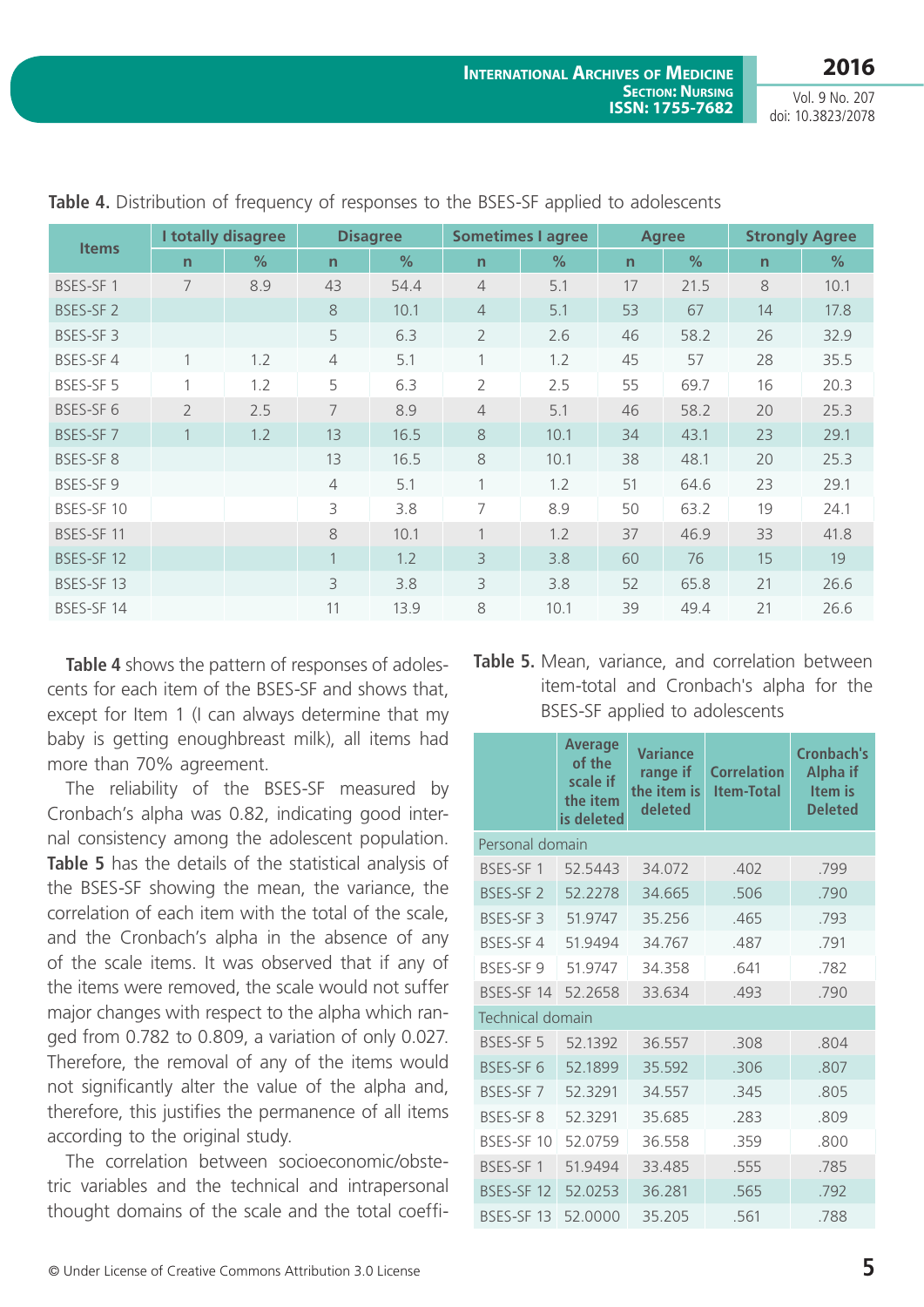cient of BSES-SF **(Table 6)** was confirmed. A weak correlation between socioeconomic/obstetricvariables and the technical and intrapersonal thought domains and the total coefficient of the scale was observed. However, despite the weak correlation, schooling showed a statistically significant association. It is evident that the lower the education level, the higher the maternal self-efficacy in breastfeeding with regard to the technical aspects of breastfeeding.

**Table 6.** Correlations between socioeconomic and obstetric variables and the domains and general coefficient of BSES- SF.

| <b>Variables</b>                  | <b>Technical</b>      |       | <b>Intrapersonal</b><br>thought |       | <b>BSES-SF</b><br><b>Total</b> |       |
|-----------------------------------|-----------------------|-------|---------------------------------|-------|--------------------------------|-------|
|                                   | <b>Pearson</b><br>(r) | p     | <b>Pearson</b><br>(r)           | p     | <b>Pearson</b><br>(r)          | p     |
| Marital<br>status                 | 0.064                 | 0.577 | $-0.003$                        | 0.981 | 0.000                          | 0.999 |
| Age                               | $-0.106$              | 0.352 | $-0.199$                        | 0.078 | $-0.142$                       | 0.213 |
| Skin                              | 0.049                 | 0.671 | 0.089                           | 0.438 | 0.035                          | 0.761 |
| Family<br>income                  | 0.040                 | 0.726 | $-0.181$                        | 0.110 | $-0.109$                       | 0.341 |
| Level of<br>education             | $-0.289$              | 0.010 | $-0.197$                        | 0.082 | $-0.241$                       | 0.032 |
| Profession                        |                       |       | 0.015                           | 0.313 | 0.054                          | 0.636 |
| Number of<br>residents            | 0.056                 | 0.622 | 0.026                           | 0.819 | 0.033                          | 0.771 |
| previous<br>pregnancy             | 0.115                 | 0.313 | $-0.075$                        | 0.514 | 0.084                          | 0.462 |
| Previous<br>breastfee-<br>ding    |                       |       |                                 |       | 0.131                          | 0.251 |
| Current<br>pregnancy<br>planned   |                       |       |                                 |       | 0.208                          | 0.066 |
| Satisfaction<br>with<br>pregnancy |                       |       | 0.005                           | 0.962 | $-0.051$                       | 0.654 |

## **Discussion**

In this study, there was a predominance of late adolescents, a fact that corroborates a study conducted at the same hospital that aimed to characterize the profile of adolescent puerperal mothers, in which the predominant age group was 15 to 19 years (91%), with mean age of 16.76 (± 1.598) years [15].

The World Health Organization (WHO) considers pregnant women aged between 10 and 19 years, which is the stage of adolescence, to be at highrisk because this is a period of physical and psychological development and of impediment to social and educational development [16 ]. It is noteworthy that 36.7% of mothers were 16 years old or younger, representing the age group at higher risk for obstetric complications, maternal death, rates of prematurity, stillbirth and low birth weight of the newborn [17].

One of the factors that favored the practice of breastfeeding in this study was the presence of adolescents who live a common-law marriage with the partner. Study says that breastfeeding women that live without a partner are six times more likely to prematurely stop breastfeeding, showing that the presence of the companion is considered a protective factor for breastfeeding [18].

A curious fact of this study was the inverse relationship between education and self-efficacy in nursing, what contradicts other studies conducted in several countries [19, 20]. Furthermore, it is known that low educational level negatively influences the duration of breastfeeding [21, 22]. Maybe this was due to the homogeneity of the group where all patients are adolescents under academic education.

The predominance of women whose principal occupation is the realization of domestic chores was also evident in this study. A study in Fortaleza with 252 women showed that working within the house can favor the bond between mother and child and provide greater availability of the mother to breastfeed her child [23].

With respect to family income, there was a predominance of one minimum wage ( $n = 44$ ; 55.7%) among participants. This is a worrisome finding since authors showed that the interruption of exclusive breastfeeding through the introduction of cow's milk is most significant among low-income families [24].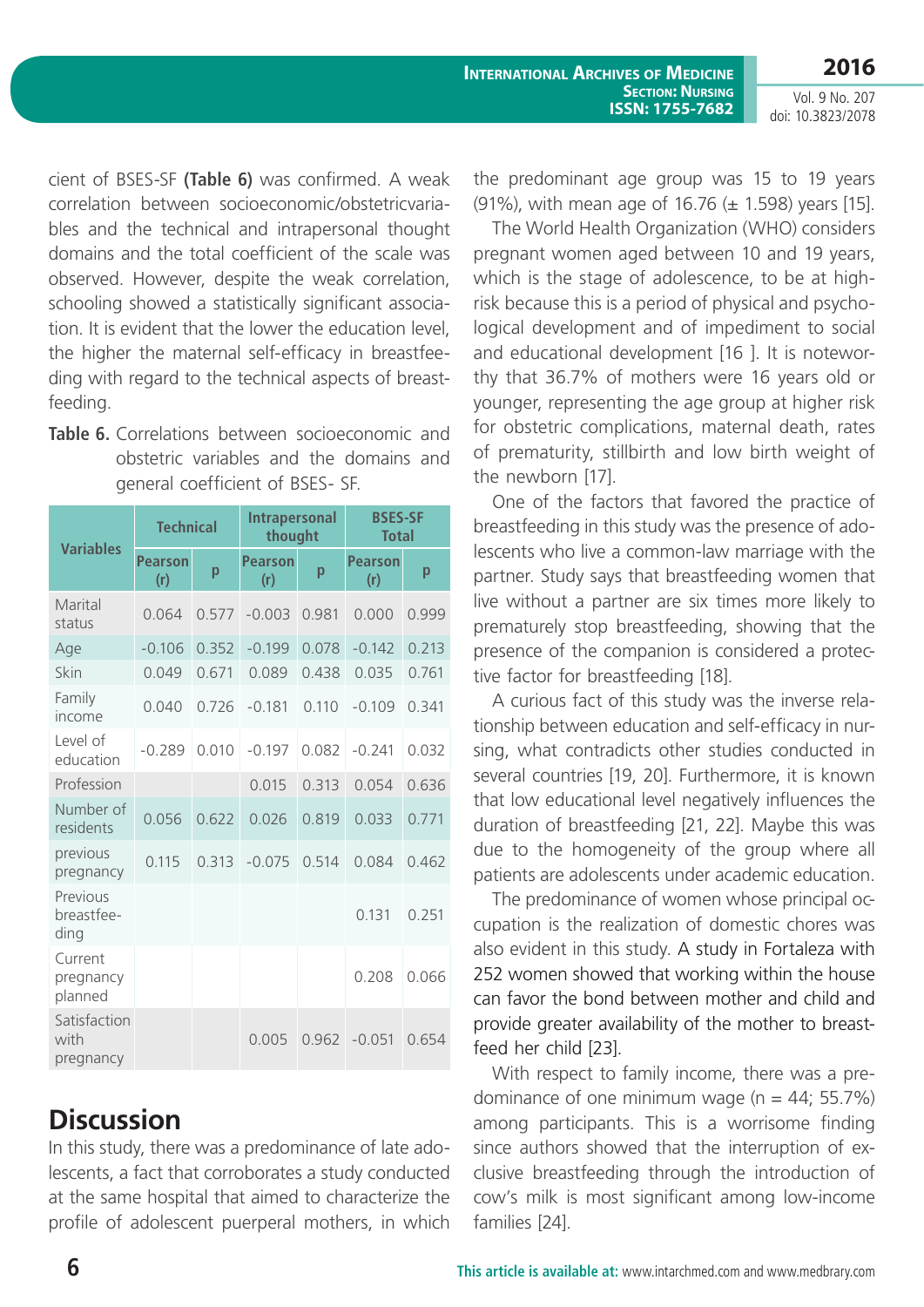**2016**

Vol. 9 No. 207 doi: 10.3823/2078

There was predominance of primiparae mothers, which is also reasong for worrying bacause they are inexperient, with more doubts and difficulties in relation to breastfeeding, and may also suffer more easily negative influences on the act of breastfeeding [25]. On the other hand, if the adolescent is confident about breastfeeding and is well guided and assisted, especially at the beginning of this process, she will develop the necessary confidence to continue breastfeeding her baby.

Moreover, it was observed that vaginal delivery was more common among adolescents who had already had a previous pregnancy, a fact that can be justified by the hospital's own profile, which has the initiative of humanization of delivery and birth. It is also worth mentioning that vaginal delivery is safer than caesarean section because it offers less risk of infection, bleeding and prematurity of newborns [26].

 The data show that there were 22 women with more than one child. Among these, five had informally donated their children (mothers, aunts). Among the other 17 (77.3%) mothers, 15 (88.2%) had breast-fed their children for at least six months (regardless of the type of breastfeeding). The same occurred in another study, in which 80 adolescents were interviewed in order to trace the profile of breastfeeding among them. Among the 13 (16.3%) with previous experience, six (46.2%) maintained breasfeeding for 90 to 180 days, followed by four (30%) that maintained for 60 days and three (23%) for 10 days. The main reasons cited for early weaning were having to return to work, not enjoying breastfeeding and the report that the milk had dried up [26].

Most pregnant adolescents admitted not having planned the current pregnancy, just like what was found in another research in which 65.2 % adolescents were not expecting the pregnancy [27]. The lack of pregnancy planning in such a volatile period is adolescence can be a deconstructive factor for the plans of life of adolescents who are still acquiring psychosocial maturity. This is due to factors such as difficult socioeconomic conditions combined with their being dependant of their partners , the low wages paid to women, that leave them to lose their autonomy and reproductive freedom.

As for the descriptive analysis of data related to the BSES-SF and its domains (Technical and Intrapersonal thought), it was observed that the obtained range for technical and intrapersonal domains was close to the maximum possible. Thus, it is observed that the adolescents had high levels of confidence to carry out the practice of breastfeeding. Other studies in the state of Ceará that have evaluated the self-efficacy of in women to breast-feed, with no specific age, has also shown that they have high self-efficacy [12, 28]. Therefore, it is evident that women from Ceará that are assisted in public systems have confidence in the practice of breastfeeding.

The adolescents tended to answer the maximum value of the scale, occurring the ceiling effect for almost all items except for item 7. The existence of floor and ceiling effects are observed when more than 15% of participants make the choice of the smallest or the largest possible score of the response scale, respectively. The ceiling effect can affect the responsivity of the instrument, considering that participants with higher or lower scores may or may not be distinguished from each other [29].

Cronbach's alpha is the most widely used indicator to check the reliability of an instrument. Cronbach's alpha varies from zero to one and is generally considered to be a reliable tool when it reaches values from 0.7 to 0.8, and values below this are considered unreliable [30]. In this study, Cronbach's alpha was 0.807, reflecting lower degree of variance of each specific item and indicates the consistency between the items of an instrument, and then this can be considered trustworthy. The Cronbach's alpha of BSES-SF originally was 0.74 [11] and, when validated in Brazil, the alpha was also 0.7427 [28].

Confirming the reliability of the scale in question, a study conducted in western Canada with 103 adolescents that applied the BSES-SF at 34 weeks of gestation and again in one to four weeks pos-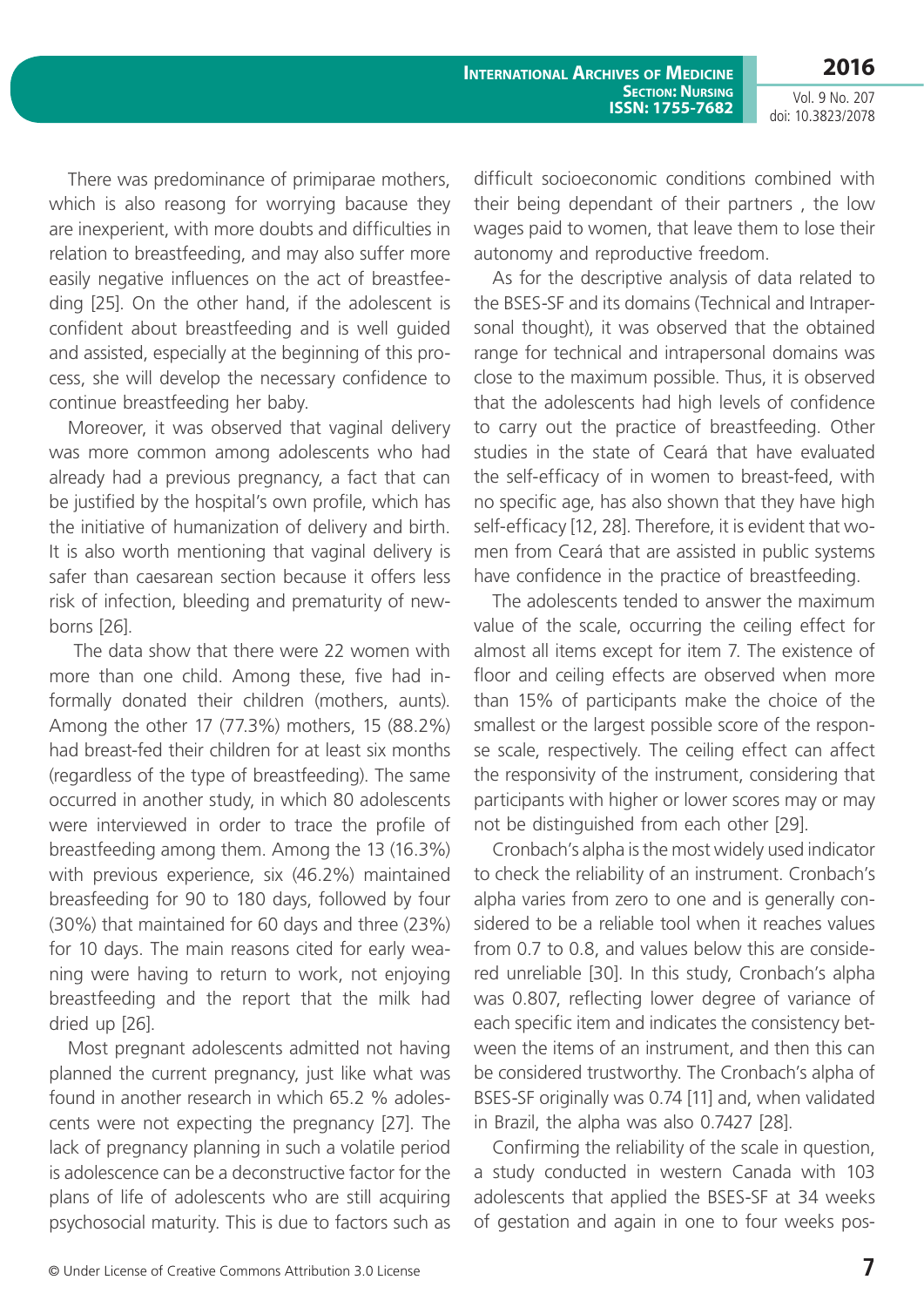**2016**

Vol. 9 No. 207 doi: 10.3823/2078

tpartum showed that the alpha Cronbach for the scale items ranged from 0.69 to 0.84, and thus this scale was considered reliable for Canadian adolescents [14].

The correlation analysis between socioeconomic and obstetric variables and BSES-SF resulted in low Pearson coefficient values, suggesting that other confounding factors may be responsible for these results.

### **Conclusion**

The results of this study suggest that the BSES-SF is a reliable and valid measure for assessing selfefficacy in nursing of adolescent mothers. This is an effective, reliable, valid and inexpensive instrument and, therefore, must be used among health professionals to put in pratice actions that incentive breastfeeding. The adolescents in this study proved to be confident about the practice of breastfeeding. Only education level showed significant association with maternal self-efficacy of adolescents in breastfeeding ( $p = 0.032$ ).

Thus, it is possible to use a tool to detect the selfefficacy of adolescent mothers in breastfeeding, favoring the care of these women in their process of breastfeeding and consequently the reduction of early weaning. From the knowledge of personal perceptions about the competence, capabilities and means of puerperal mothers to adequately deal with inherent requirements in breastfeeding, it will be possible to promote the health of mother and child specifically in health institutions.

This study has some limitations among which we can mention the reduced sampling and selection in one single location that is accredited to the Initiative Child Friendly Hospital and, therefore, already develops actions in favor of breastfeeding.

We suggest the importance of this scale be validated with a larger sample of adolescents, and that the recruitment be done in hospitals with different profiles.

#### **References**

- **1.** Brasil. Ministério da Saúde. Saúde da Criança: Nutrição Infantil: Aleitamento Materno e Alimentação Complementar. 2009, [Cited 2013 Jun 10]. Available from: [http://bvsms.saude.gov.](http://bvsms.saude.gov.br/bvs/publicacoes/saude_crianca_nutricao_aleitamento_alimentacao.pdf) [br/bvs/publicacoes/saude\\_crianca\\_nutricao\\_aleitamento\\_](http://bvsms.saude.gov.br/bvs/publicacoes/saude_crianca_nutricao_aleitamento_alimentacao.pdf) [alimentacao.pdf](http://bvsms.saude.gov.br/bvs/publicacoes/saude_crianca_nutricao_aleitamento_alimentacao.pdf)
- **2.** Brasil. Ministério da Saúde. Estratégia Amamenta e Alimenta Brasil [internet]. Portal da Saúde. [Cited 2013 Jun 10]. Available from:<http://dab.saude.gov.br/portaldab/amamenta.php>
- **3.** Venancio SI, Escuder MM, Saldiva SR, Giugliani ER. Breastfeeding practice in the Brazilian capital cities and the Federal District: current status and advances. J Pediatr (Rio J). 2010; 86(4): 317- 24. [Cited 2013 Jun 10]. Available from: [http://www.scielo.br/](http://www.scielo.br/pdf/jped/v86n4/en_a12v86n4.pdf) [pdf/jped/v86n4/en\\_a12v86n4.pdf](http://www.scielo.br/pdf/jped/v86n4/en_a12v86n4.pdf)
- **4.** Kaufmann CC, Albernaz EP, Silveira RB, Silva MB, Mascarenhas MLW. Alimentação nos primeiros três meses de vida dos bebês de uma coorte na cidade de Pelotas, Rio Grande do Sul. Rev Paul Pediatr. 2012; 30(2): 157-65. [Cited 2013 Jun 10]. Available from: [http://www.scielo.br/pdf/rpp/v30n2/en\\_02.pdf](http://www.scielo.br/pdf/rpp/v30n2/en_02.pdf)
- **5.** McQueen KA, Dennis CL, Stremler R, Norman CD. A Pilot Randomized Controlled Trial of a Breastfeeding Self-Efficacy Intervention With Primiparous Mothers. JOGNN. 2011; 40(1): 35-46. [Cited 2013 Jun 10]. Avaliable from: [http://www.jognn.](http://www.jognn.org/article/S0884-2175(15)30518-9/pdf) [org/article/S0884-2175\(15\)30518-9/pdf](http://www.jognn.org/article/S0884-2175(15)30518-9/pdf)
- **6.** Uchoa JL, Gomes ALA, Joventino ES, Oriá MOB, Ximenes LB, Almeida PC. Sociodemographic and obstetric history in maternal self-efficacy in nursing: a study in panel. Online Brazilian Journal of Nursing. [ Internet]. 2014, [Cited 2015 Fev 22]; 3(4): 645-55. Available from:<http://www.objnursing.uff.br>
- **7.** Uchoa JL, Rodrigues AP, Joventino ES, Almeida PC, Oriá MOB, Ximenes LB. Autoeficácia em amamentar de mulheres no prénatal e no pós-parto: estudo longitudinal. Rev Enferm UFSM. 2016, 6(1): 10-20. [Cited 2016 Abr 05]. Available from: [http://](http://periodicos.ufsm.br/reufsm/article/view/17687) [periodicos.ufsm.br/reufsm/article/view/17687](http://periodicos.ufsm.br/reufsm/article/view/17687)
- **8.** Dennis CL. Theoretical underpinnings of breastfeeding confidence: a self-efficacy framework. Journal of Human. Lactation. 1999; 15: 195-201. [Cited 2013 Jun 10]. Available from:<http://www.ncbi.nlm.nih.gov/pubmed/10578797>
- **9.** Dennis CL, Faux S. Development and psychometric testing of the Breastfeeding Self-Efficacy Scale. Research in Nursing & Health. 1999; 22(5): 399-409. [Cited 2013 Jun 15]. Available from:<http://www.ncbi.nlm.nih.gov/pubmed/10520192>
- **10.** Bandura A. Self-efficacy: Toward a unifying theory of behavioral change. Psychological Review. 1997; 84(2): 191-215. . [Cited 2013 Jun 15]. Available from: [https://www.uky.edu/~eushe2/](https://www.uky.edu/~eushe2/Bandura/Bandura1977PR.pdf) [Bandura/Bandura1977PR.pdf](https://www.uky.edu/~eushe2/Bandura/Bandura1977PR.pdf)
- **11.** Dennis, CL. The Breastfeeding Self-Efficacy Scale: Psychometric Assessment of the Short Form. Journal of Obstetric, Gynecologic, & Neonatal Nursing. 2003; 32(6): 734–44. . [Cited 2013 Jun 15]. Available from: [http://www.ncbi.nlm.nih.gov/](http://www.ncbi.nlm.nih.gov/pubmed/14649593) [pubmed/14649593](http://www.ncbi.nlm.nih.gov/pubmed/14649593)
- **12.** Oriá MOB, Ximenes LB, Almeida PC, Glick DF, Dennis CL. Psychometric assessment of the Brazilian version of the Breastfeeding Self-Efficacy Scale. Public Health Nursing. 2009; 26(6): 574-83. [Cited 2013 Jun 15]. Available from: [http://www.](http://www.ncbi.nlm.nih.gov/pubmed/19903278) [ncbi.nlm.nih.gov/pubmed/19903278](http://www.ncbi.nlm.nih.gov/pubmed/19903278)